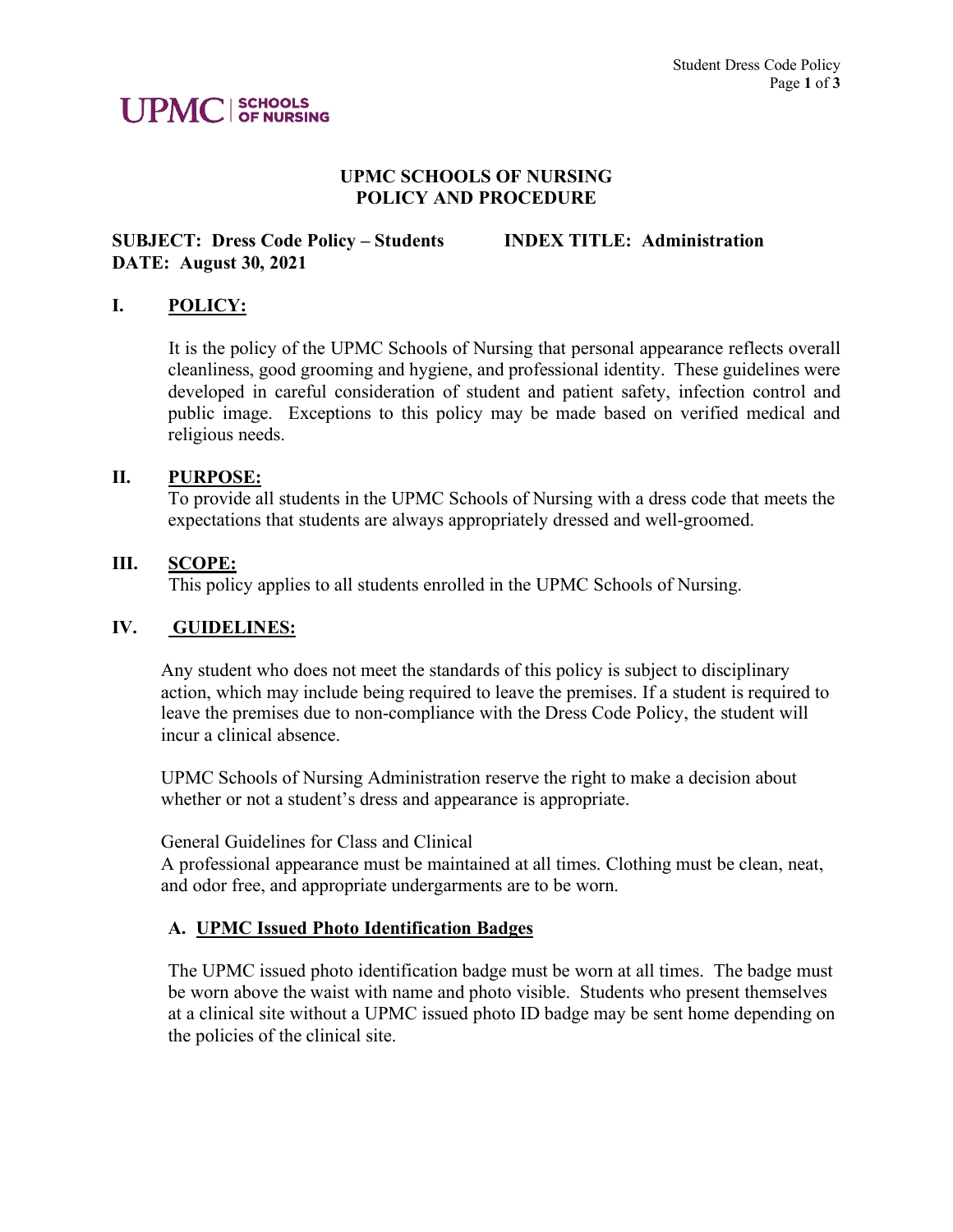## **B. Tattoos and Piercings**

#### **UPMC Schools of Nursing Administration reserve the right to make a decision about whether or not a student's visable tattoo or facial/oral jewelry is appropriate.**

#### **C. Clean Air/Smoke and Tobacco-Free Campus**

Use of tobacco is prohibited in UPMC owned or leased facilities, buildings, passageways and parking garages/lots. This includes chewable tobacco products, snuff and smoking by inhaling, exhaling, burning or carrying any lighted cigarette, cigar, pipe or other such device which contains tobacco or other smoke or vapor producing products such as ecigarettes. Should it be determined that a student has engaged in the use of any tobacco product or smells of smoke during any school related activity, the student will be sent home and this will be considered an absence.

## **Classroom Attire**

Appropriate street clothes are to be worn for all classroom experiences:

- All bottoms (i.e., pants, jeans, shorts, skirts, etc.) must be appropriate length for professional environment.
- Pajamas are not permitted.
- Modest attire is to be worn; tight fitting clothing, bare midriffs, low necklines, strapless tops, and miniskirts are not permitted.

## **Clinical Attire**

#### Uniform

- Only the School approved uniform is to be worn. Students may only wear approved uniforms purchased through the school appointed vendor. Students must wear a white top with galaxy blue pants with a white or galaxy blue warm up jacket.
- All uniforms, lab coats (optional) and warm-up jackets must include the school emblem permanently affixed to the upper left sleeve
- The uniform should be clean and wrinkle-free.
- Pants must be at a length in which they do not touch the floor.
- Watch with a second hand (required).
- A plain white tee may be worn under the uniform top. The sleeves of the tee may not be longer than the sleeves of the uniform top.

#### Shoes/ hosiery

- Clean, white leather or vinyl duty or athletic shoes are required.
- Shoes must be closed heel and closed toe, with no openings in the tops of the shoes.
- Socks must be worn under the uniform.